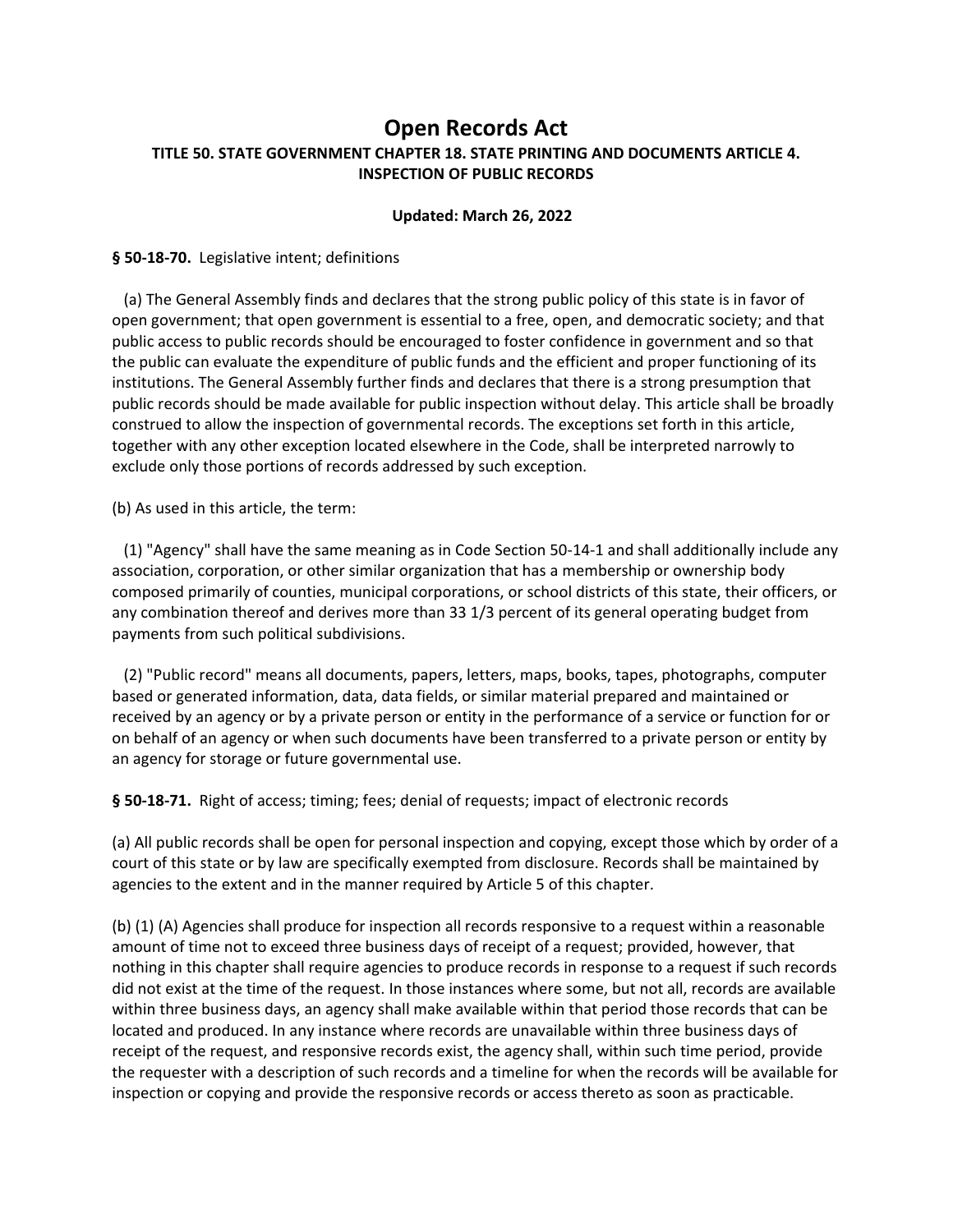(B) A request made pursuant to this article may be made to the custodian of a public record orally or in writing. An agency may, but shall not be obligated to, require that all written requests be made upon the responder's choice of one of the following: the agency's director, chairperson, or chief executive officer, however denominated; the senior official at any satellite office of an agency; a clerk specifically designated by an agency as the custodian of agency records; or a duly designated open records officer of an agency; provided, however, that the absence or unavailability of the designated agency officer or employee shall not be permitted to delay the agency's response. At the time of inspection, any person may make photographic copies or other electronic reproductions of the records using suitable portable devices brought to the place of inspection. Notwithstanding any other provision of this chapter, an agency may, in its discretion, provide copies of a record in lieu of providing access to the record when portions of the record contain confidential information that must be redacted.

 (2) Any agency that designates one or more open records officers upon whom requests for inspection or copying of records may be delivered shall make such designation in writing and shall immediately provide notice to any person upon request, orally or in writing, of those open records officers. If the agency has elected to designate an open records officer, the agency shall so notify the legal organ of the county in which the agency's principal offices reside and, if the agency has a website, shall also prominently display such designation on the agency's website. In the event an agency requires that requests be made upon the individuals identified in subparagraph (B) of paragraph (1) of this subsection, the three‐day period for response to a written request shall not begin to run until the request is made in writing upon such individuals. An agency shall permit receipt of written requests by email or facsimile transmission in addition to any other methods of transmission approved by the agency, provided such agency uses email or facsimile in the normal course of its business.

 (3) The enforcement provisions of Code Sections 50‐18‐73 and 50‐18‐74 shall be available only to enforce compliance and punish noncompliance when a written request is made consistent with this subsection and shall not be available when such request is made orally.

(c) (1) An agency may impose a reasonable charge for the search, retrieval, redaction, and production or copying costs for the production of records pursuant to this article. An agency shall utilize the most economical means reasonably calculated to identify and produce responsive, nonexcluded documents. Where fees for certified copies or other copies or records are specifically authorized or otherwise prescribed by law, such specific fee shall apply when certified copies or other records to which a specific fee may apply are sought. In all other instances, the charge for the search, retrieval, or redaction of records shall not exceed the prorated hourly salary of the lowest paid full‐time employee who, in the reasonable discretion of the custodian of the records, has the necessary skill and training to perform the request; provided, however, that no charge shall be made for the first quarter hour.

 (2) In addition to a charge for the search, retrieval, or redaction of records, an agency may charge a fee for the copying of records or data, not to exceed 10 cent(s) per page for letter or legal size documents or, in the case of other documents, the actual cost of producing the copy. In the case of electronic records, the agency may charge the actual cost of the media on which the records or data are produced.

 (3) Whenever any person has requested to inspect or copy a public record and does not pay the cost for search, retrieval, redaction, or copying of such records when such charges have been lawfully estimated and agreed to pursuant to this article, and the agency has incurred the agreed‐upon costs to make the records available, regardless of whether the requester inspects or accepts copies of the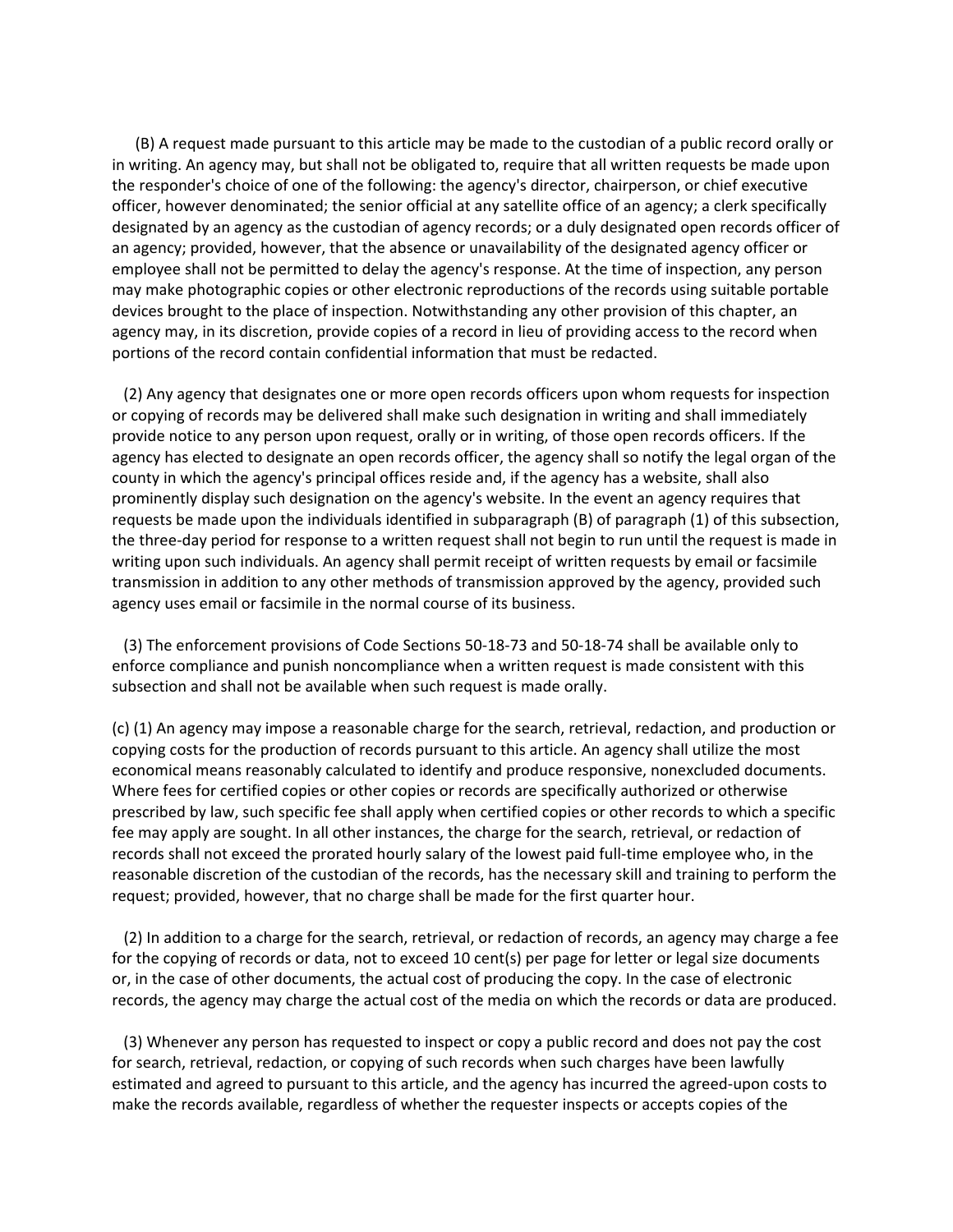records, the agency shall be authorized to collect such charges in any manner authorized by law for the collection of taxes, fees, or assessments by such agency.

(d) In any instance in which an agency is required to or has decided to withhold all or part of a requested record, the agency shall notify the requester of the specific legal authority exempting the requested record or records from disclosure by Code section, subsection, and paragraph within a reasonable amount of time not to exceed three business days or in the event the search and retrieval of records is delayed pursuant to this subsection or pursuant to subparagraph (b)(1)(A) of this Code section, then no later than three business days after the records have been retrieved. In any instance in which an agency will seek costs in excess of \$25.00 for responding to a request, the agency shall notify the requester within a reasonable amount of time not to exceed three business days and inform the requester of the estimate of the costs, and the agency may defer search and retrieval of the records until the requester agrees to pay the estimated costs unless the requester has stated in his or her request a willingness to pay an amount that exceeds the search and retrieval costs. In any instance in which the estimated costs for production of the records exceeds \$500.00, an agency may insist on prepayment of the costs prior to beginning search, retrieval, review, or production of the records. Whenever any person who has requested to inspect or copy a public record has not paid the cost for search, retrieval, redaction, or copying of such records when such charges have been lawfully incurred, an agency may require prepayment for compliance with all future requests for production of records from that person until the costs for the prior production of records have been paid or the dispute regarding payment resolved.

(d.1) Any other provision of this Code section to the contrary notwithstanding, the period within which any production, access, response, or notice is required from an agency with respect to a request for records, other than salary information for nonclerical staff, of intercollegiate sports programs of any unit of the University System of Georgia, including athletic departments and related private athletic associations, shall be 90 business days from the date the agency received the request.

(e) Requests by civil litigants for records that are sought as part of or for use in any ongoing civil or administrative litigation against an agency shall be made in writing and copied to counsel of record for that agency contemporaneously with their submission to that agency. The agency shall provide, at no cost, duplicate sets of all records produced in response to the request to counsel of record for that agency unless the counsel of record for that agency elects not to receive the records.

(f) As provided in this subsection, an agency's use of electronic record‐keeping systems must not erode the public's right of access to records under this article. Agencies shall produce electronic copies of or, if the requester prefers, printouts of electronic records or data from data base fields that the agency maintains using the computer programs that the agency has in its possession. An agency shall not refuse to produce such electronic records, data, or data fields on the grounds that exporting data or redaction of exempted information will require inputting range, search, filter, report parameters, or similar commands or instructions into an agency's computer system so long as such commands or instructions can be executed using existing computer programs that the agency uses in the ordinary course of business to access, support, or otherwise manage the records or data. A requester may request that electronic records, data, or data fields be produced in the format in which such data or electronic records are kept by the agency, or in a standard export format such as a flat file electronic American Standard Code for Information Interchange (ASCII) format, if the agency's existing computer programs support such an export format. In such instance, the data or electronic records shall be downloaded in such format onto suitable electronic media by the agency.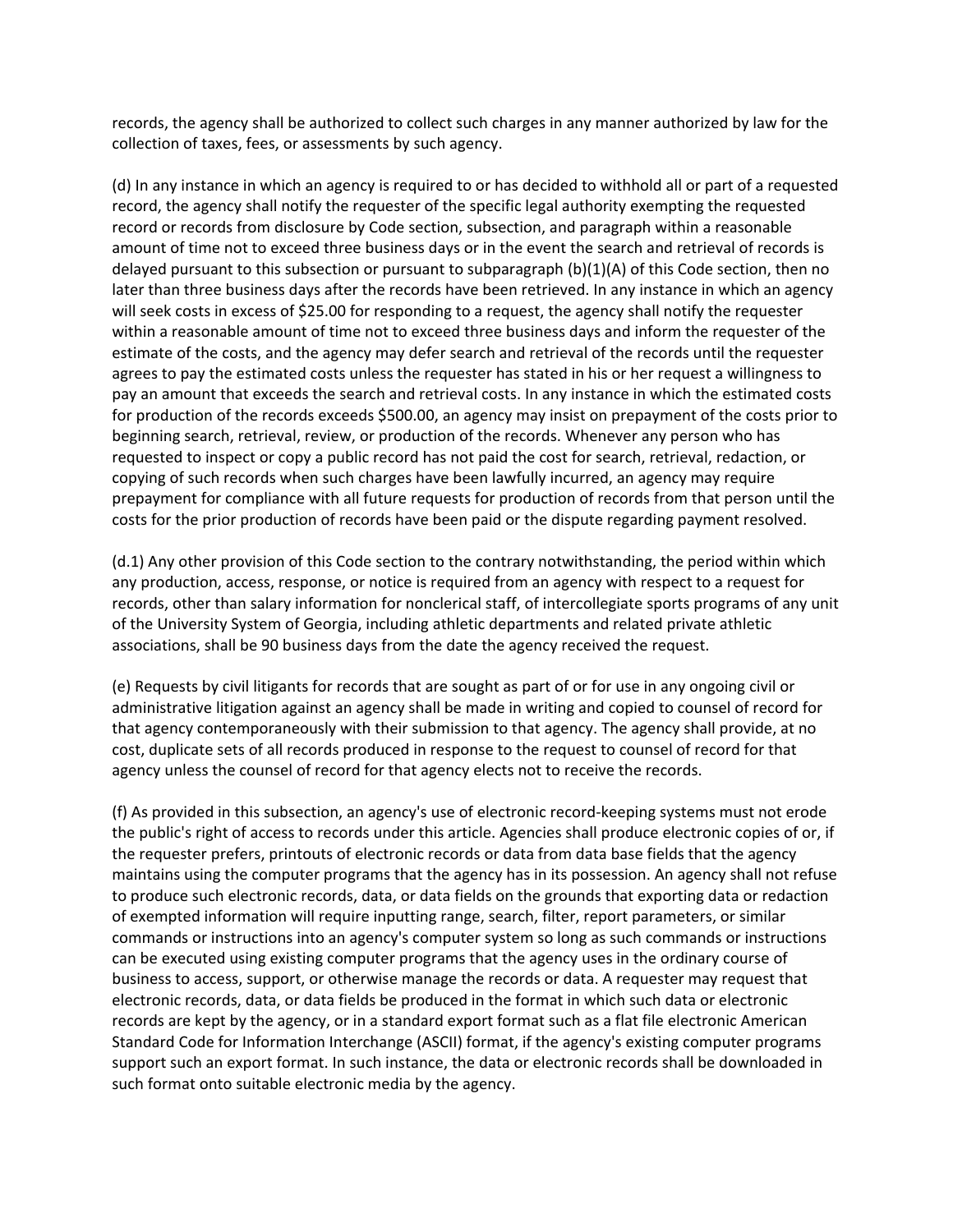(g) Requests to inspect or copy electronic messages, whether in the form of e‐mail, text message, or other format, should contain information about the messages that is reasonably calculated to allow the recipient of the request to locate the messages sought, including, if known, the name, title, or office of the specific person or persons whose electronic messages are sought and, to the extent possible, the specific data bases to be searched for such messages.

(h) In lieu of providing separate printouts or copies of records or data, an agency may provide access to records through a website accessible by the public. However, if an agency receives a request for data fields, an agency shall not refuse to provide the responsive data on the grounds that the data is available in whole or in its constituent parts through a website if the requester seeks the data in the electronic format in which it is kept. Additionally, if an agency contracts with a private vendor to collect or maintain public records, the agency shall ensure that the arrangement does not limit public access to those records and that the vendor does not impede public record access and method of delivery as established by the agency or as otherwise provided for in this Code section.

(i) Any computerized index of county real estate deed records shall be printed for purposes of public inspection no less than every 30 days, and any correction made on such index shall be made a part of the printout and shall reflect the time and date that such index was corrected.

(j) No public officer or agency shall be required to prepare new reports, summaries, or compilations not in existence at the time of the request.

(k) Scanned ballot images created by a voting system authorized by Chapter 2 of Title 21 shall be public records subject to disclosure under this article.

**§ 50‐18‐72.** When public disclosure not required

(a) Public disclosure shall not be required for records that are:

(1) Specifically required by federal statute or regulation to be kept confidential;

 (2) Medical or veterinary records and similar files, the disclosure of which would be an invasion of personal privacy;

 (3) Except as otherwise provided by law, records compiled for law enforcement or prosecution purposes to the extent that production of such records is reasonably likely to disclose the identity of a confidential source, disclose confidential investigative or prosecution material which would endanger the life or physical safety of any person or persons, or disclose the existence of a confidential surveillance or investigation;

 (4) Records of law enforcement, prosecution, or regulatory agencies in any pending investigation or prosecution of criminal or unlawful activity, other than initial police arrest reports and initial incident reports; provided, however, that an investigation or prosecution shall no longer be deemed to be pending when all direct litigation involving such investigation and prosecution has become final or otherwise terminated; and provided, further, that this paragraph shall not apply to records in the possession of an agency that is the subject of the pending investigation or prosecution; and provided, further, that the release of booking photographs shall only be permissible in accordance with Code Section 35‐1‐19;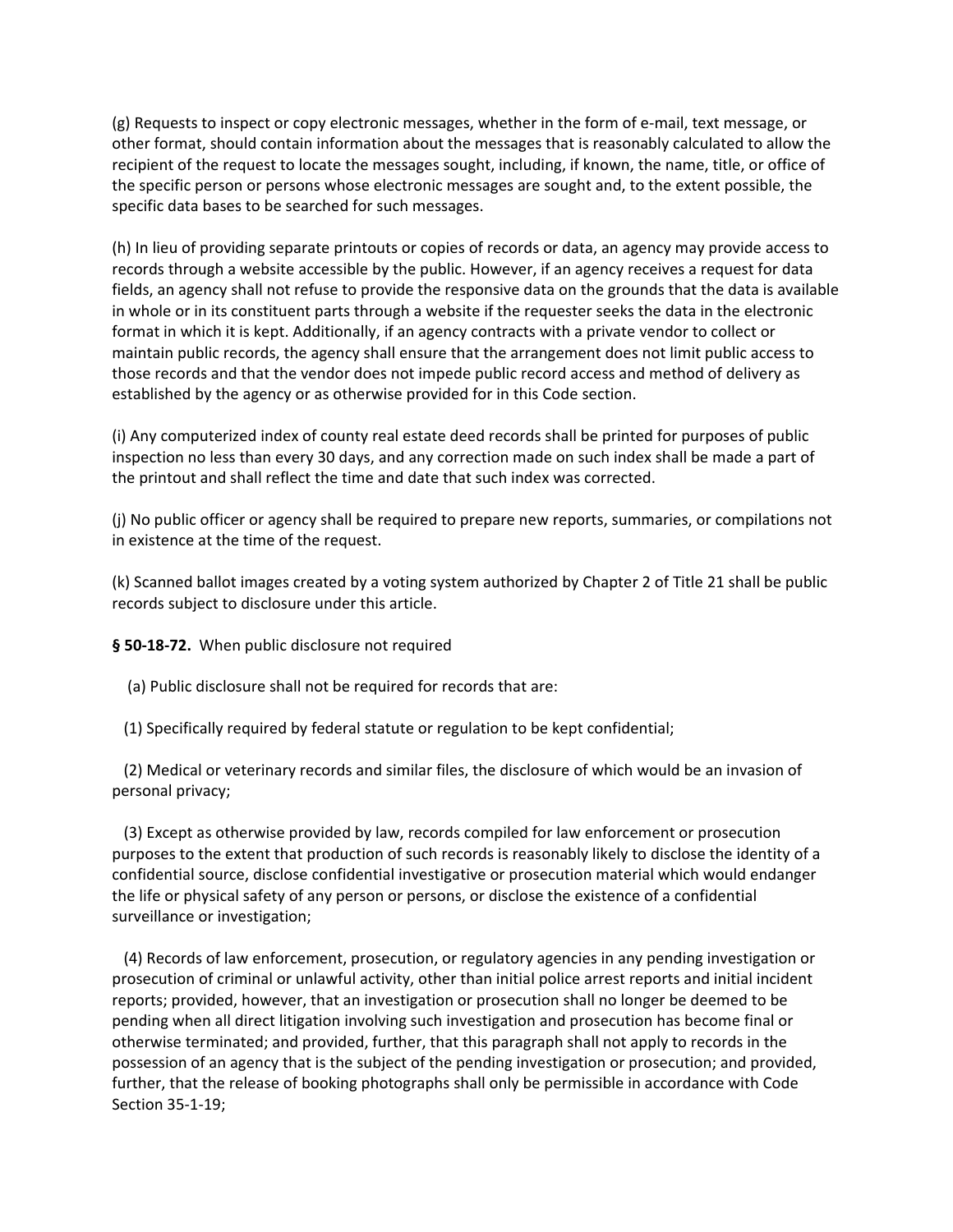(5) Individual Georgia Uniform Motor Vehicle Accident Reports, except upon the submission of a written statement of need by the requesting party to be provided to the custodian of records and to set forth the need for the report pursuant to this Code section; provided, however, that any person or entity whose name or identifying information is contained in a Georgia Uniform Motor Vehicle Accident Report shall be entitled, either personally or through a lawyer or other representative, to receive a copy of such report; and provided, further, that Georgia Uniform Motor Vehicle Accident Reports shall not be available in bulk for inspection or copying by any person absent a written statement showing the need for each such report pursuant to the requirements of this Code section. For the purposes of this subsection, the term "need" means that the natural person or legal entity who is requesting in person or by representative to inspect or copy the Georgia Uniform Motor Vehicle Accident Report:

(A) Has a personal, professional, or business connection with a party to the accident;

(B) Owns or leases an interest in property allegedly or actually damaged in the accident;

(C) Was allegedly or actually injured by the accident;

(D) Was a witness to the accident;

 (E) Is the actual or alleged insurer of a party to the accident or of property actually or allegedly damaged by the accident;

(F) Is a prosecutor or a publicly employed law enforcement officer;

(G) Is alleged to be liable to another party as a result of the accident;

 (H) Is an attorney stating that he or she needs the requested reports as part of a criminal case, or an investigation of a potential claim involving contentions that a roadway, railroad crossing, or intersection is unsafe;

 (I) Is gathering information as a representative of a news media organization; provided, however, that such representative submits a statement affirming that the use of such accident report is in compliance with Code Section 33‐24‐53. Any person who knowingly makes a false statement in requesting such accident report shall be guilty of a violation of Code Section 16‐10‐20;

 (J) Is conducting research in the public interest for such purposes as accident prevention, prevention of injuries or damages in accidents, determination of fault in an accident or accidents, or other similar purposes; provided, however, that this subparagraph shall apply only to accident reports on accidents that occurred more than 60 days prior to the request and which shall have the name, street address, telephone number, and driver's license number redacted; or

 (K) Is a governmental official, entity, or agency, or an authorized agent thereof, requesting reports for the purpose of carrying out governmental functions or legitimate governmental duties;

 (6) Jury list data, including, but not limited to, persons' names, dates of birth, addresses, ages, race, gender, telephone numbers, social security numbers, and when it is available, the person's ethnicity, and other confidential identifying information that is collected and used by The Council of Superior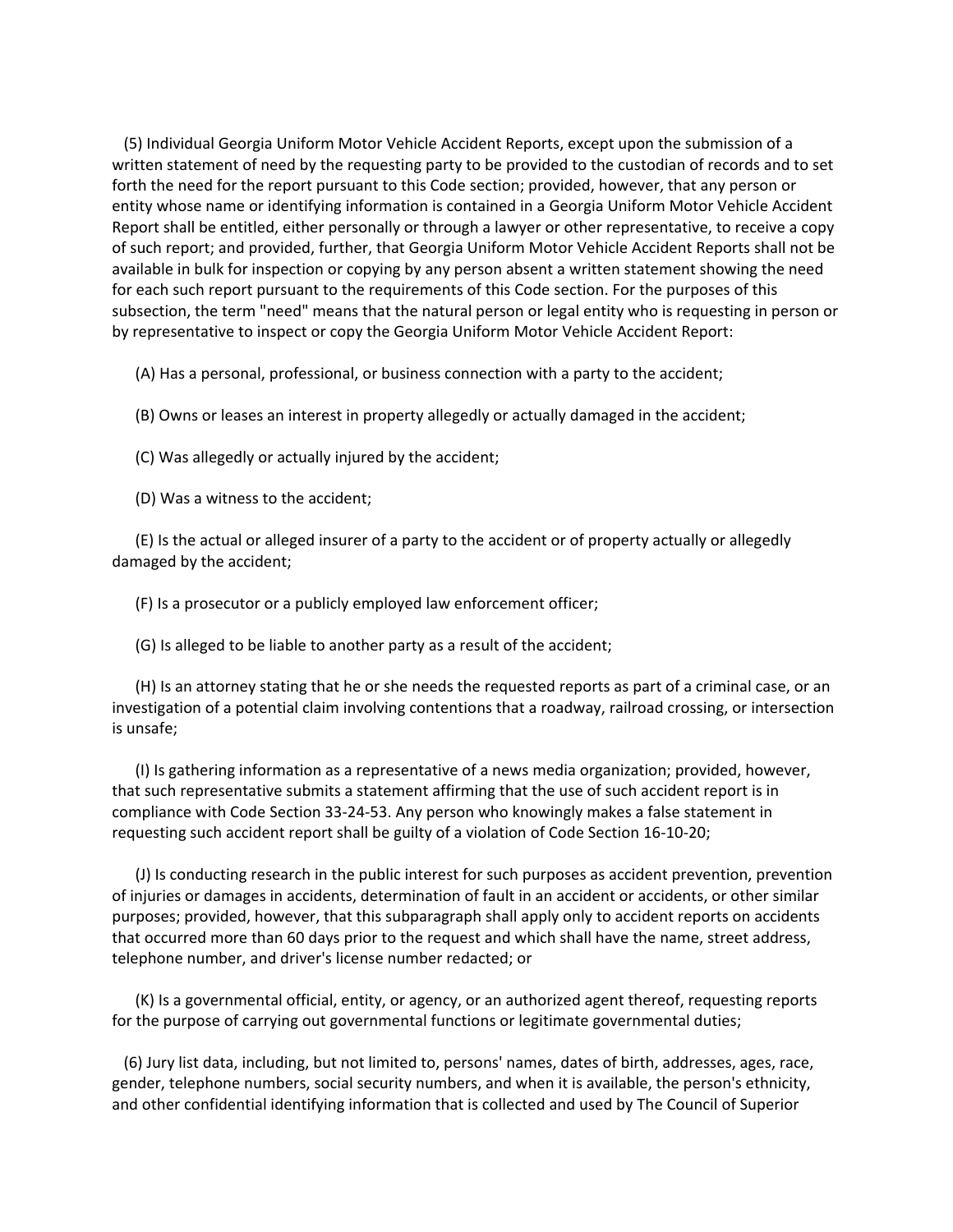Court Clerks of Georgia for creating, compiling, and maintaining state‐wide master jury lists and county master jury lists for the purpose of establishing and maintaining county jury source lists pursuant to the provisions of Chapter 12 of Title 15; provided, however, that when ordered by the judge of a court having jurisdiction over a case in which a challenge to the array of the grand or trial jury has been filed, The Council of Superior Court Clerks of Georgia, superior court clerk, or jury clerk shall provide data within the time limit established by the court for the limited purpose of such challenge. The Council of Superior Court Clerks of Georgia, superior court clerk, or jury clerk shall not be liable for any use or misuse of such data;

 (7) Records consisting of confidential evaluations submitted to, or examinations prepared by, a governmental agency and prepared in connection with the appointment or hiring of a public officer or employee;

 (8) Records consisting of material obtained in investigations related to the suspension, firing, or investigation of complaints against public officers or employees until ten days after the same has been presented to the agency or an officer for action or the investigation is otherwise concluded or terminated, provided that this paragraph shall not be interpreted to make such investigatory records privileged;

 (9) Real estate appraisals, engineering or feasibility estimates, or other records made for or by the state or a local agency relative to the acquisition of real property until such time as the property has been acquired or the proposed transaction has been terminated or abandoned;

 (10) Pending, rejected, or deferred sealed bids or sealed proposals and detailed cost estimates related thereto until such time as the final award of the contract is made, the project is terminated or abandoned, or the agency in possession of the records takes a public vote regarding the sealed bid or sealed proposal, whichever comes first;

 (11) Records which identify persons applying for or under consideration for employment or appointment as executive head of an agency or of a unit of the University System of Georgia; provided, however, that at least 14 calendar days prior to the meeting at which final action or vote is to be taken on the position of executive head of an agency or five business days prior to the meeting at which final action or vote is to be taken on the position of president of a unit of the University System of Georgia, all documents concerning as many as three persons under consideration whom the agency has determined to be the best qualified for the position shall be subject to inspection and copying. Prior to the release of these documents, an agency may allow such a person to decline being considered further for the position rather than have documents pertaining to such person released. In that event, the agency shall release the documents of the next most qualified person under consideration who does not decline the position. If an agency has conducted its hiring or appointment process without conducting interviews or discussing or deliberating in executive session in a manner otherwise consistent with Chapter 14 of this title, it shall not be required to delay final action on the position. The agency shall not be required to release such records of other applicants or persons under consideration, except at the request of any such person. Upon request, the hiring agency shall furnish the number of applicants and the composition of the list by such factors as race and sex. The agency shall not be allowed to avoid the provisions of this paragraph by the employment of a private person or agency to assist with the search or application process;

(12) Reserved;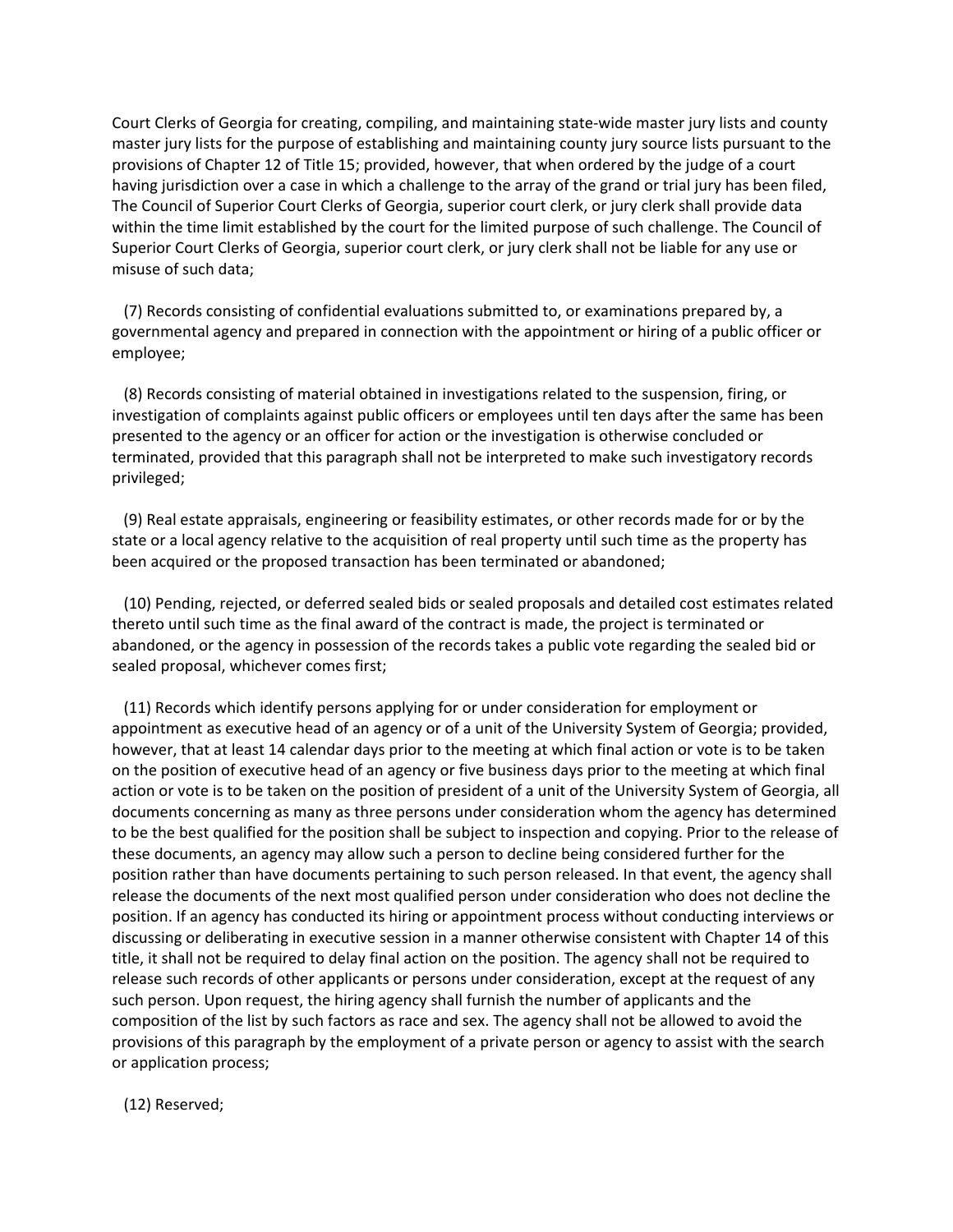(13) Records that are of historical research value which are given or sold to public archival institutions, public libraries, or libraries of a unit of the Board of Regents of the University System of Georgia when the owner or donor of such records wishes to place restrictions on access to the records. No restriction on access, however, may extend more than 75 years from the date of donation or sale. This exemption shall not apply to any records prepared in the course of the operation of state or local governments of the State of Georgia;

 (14) Records that contain information from the Department of Community Health inventory and register relating to the location and character of a historic property or of historic properties as those terms are defined in Code Sections 12‐3‐50.1 and 12‐3‐50.2 if the Department of Community Health through its Division of Historic Preservation determines that disclosure will create a substantial risk of harm, theft, or destruction to the property or properties or the area or place where the property or properties are located;

 (15) Records of farm water use by individual farms as determined by water‐measuring devices installed pursuant to Code Section 12‐5‐31 or 12‐5‐105; provided, however, that compilations of such records for the 52 large watershed basins as identified by the eight‐digit United States Geologic Survey hydrologic code or an aquifer that do not reveal farm water use by individual farms shall be subject to disclosure under this article;

 (16) Agricultural or food system records, data, or information that are considered by the Department of Agriculture to be a part of the critical infrastructure, provided that nothing in this paragraph shall prevent the release of such records, data, or information to another state or federal agency if the release of such records, data, or information is necessary to prevent or control disease or to protect public health, safety, or welfare. As used in this paragraph, the term "critical infrastructure" shall have the same meaning as in 42 U.S.C. Section 5195c(e). Such records, data, or information shall be subject to disclosure only upon the order of a court of competent jurisdiction;

 (17) Records, data, or information collected, recorded, or otherwise obtained that is deemed confidential by the Department of Agriculture for the purposes of the national animal identification system, provided that nothing in this paragraph shall prevent the release of such records, data, or information to another state or federal agency if the release of such records, data, or information is necessary to prevent or control disease or to protect public health, safety, or welfare. As used in this paragraph, the term "national animal identification program" means a national program intended to identify animals and track them as they come into contact with or commingle with animals other than herdmates from their premises of origin. Such records, data, or information shall be subject to disclosure only upon the order of a court of competent jurisdiction;

 (18) Records that contain site‐specific information regarding the occurrence of rare species of plants or animals or the location of sensitive natural habitats on public or private property if the Department of Natural Resources determines that disclosure will create a substantial risk of harm, theft, or destruction to the species or habitats or the area or place where the species or habitats are located; provided, however, that the owner or owners of private property upon which rare species of plants or animals occur or upon which sensitive natural habitats are located shall be entitled to such information pursuant to this article;

(19) Records that reveal the names, home addresses, telephone numbers, security codes, email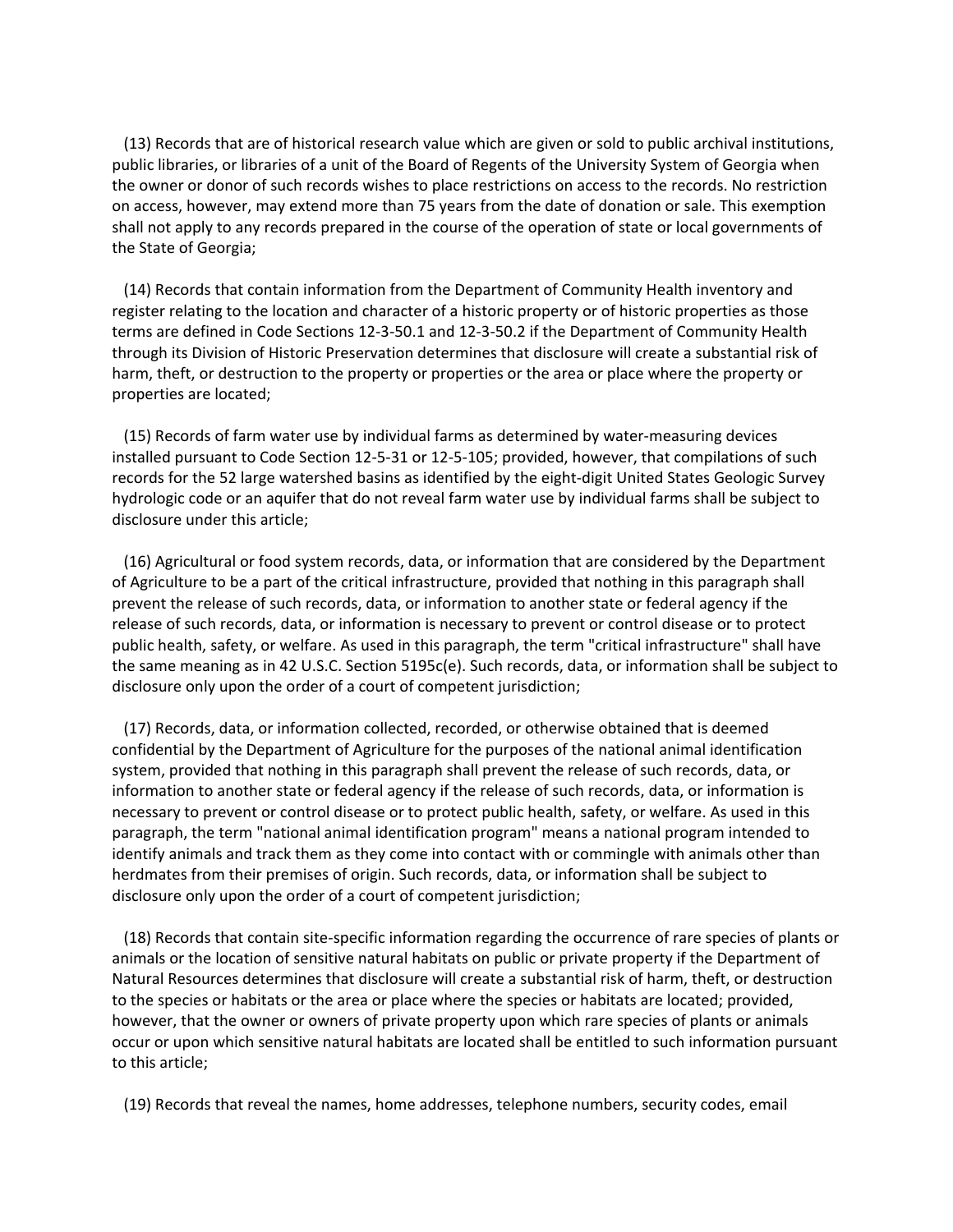addresses, or any other data or information developed, collected, or received by counties or municipalities in connection with neighborhood watch or public safety notification programs or with the installation, servicing, maintaining, operating, selling, or leasing of burglar alarm systems, fire alarm systems, or other electronic security systems; provided, however, that initial police reports and initial incident reports shall remain subject to disclosure pursuant to paragraph (4) of this subsection;

 (20) (A) Records that reveal an individual's social security number, mother's birth name, credit card information, debit card information, bank account information, account number, utility account number, password used to access his or her account, financial data or information, insurance or medical information in all records, unlisted telephone number if so designated in a public record, personal email address or cellular telephone number, day and month of birth, and information regarding public utility, television, internet, or telephone accounts held by private customers, provided that nonitemized bills showing amounts owed and amounts paid shall be available. Items exempted by this subparagraph shall be redacted prior to disclosure of any record requested pursuant to this article; provided, however, that such information shall not be redacted from such records if the person or entity requesting such records requests such information in a writing signed under oath by such person or a person legally authorized to represent such entity which states that such person or entity is gathering information as a representative of a news media organization for use in connection with news gathering and reporting; and provided, further, that such access shall be limited to social security numbers and day and month of birth; and provided, further, that the news media organization exception in this subparagraph shall not apply to paragraph (21) of this subsection.

(B) This paragraph shall have no application to:

 (i) The disclosure of information contained in the records or papers of any court or derived therefrom including without limitation records maintained pursuant to Article 9 of Title 11;

 (ii) The disclosure of information to a court, prosecutor, or publicly employed law enforcement officer, or authorized agent thereof, seeking records in an official capacity;

 (iii) The disclosure of information to a public employee of this state, its political subdivisions, or the United States who is obtaining such information for administrative purposes, in which case, subject to applicable laws of the United States, further access to such information shall continue to be subject to the provisions of this paragraph;

 (iv) The disclosure of information as authorized by the order of a court of competent jurisdiction upon good cause shown to have access to any or all of such information upon such conditions as may be set forth in such order;

 (v) The disclosure of information to the individual in respect of whom such information is maintained, with the authorization thereof, or to an authorized agent thereof; provided, however, that the agency maintaining such information shall require proper identification of such individual or such individual's agent, or proof of authorization, as determined by such agency;

(vi) The disclosure of the day and month of birth and mother's birth name of a deceased individual;

 (vii) The disclosure by an agency of credit or payment information in connection with a request by a consumer reporting agency as that term is defined under the federal Fair Credit Reporting Act (15 U.S.C.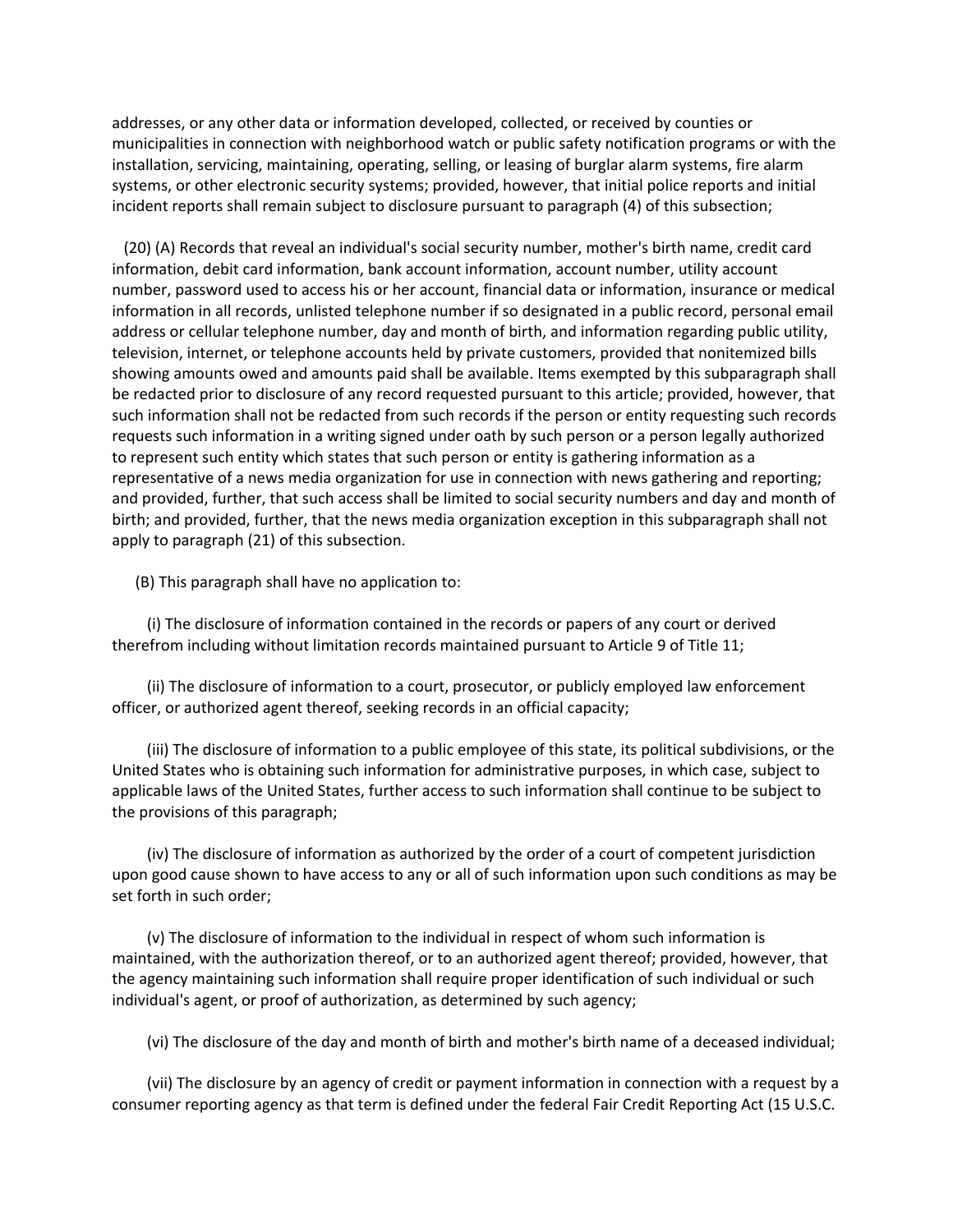#### Section 1681, et seq.);

 (viii) The disclosure by an agency of information in its records in connection with the agency's discharging or fulfilling of its duties and responsibilities, including, but not limited to, the collection of debts owed to the agency or individuals or entities whom the agency assists in the collection of debts owed to the individual or entity;

 (ix) The disclosure of information necessary to comply with legal or regulatory requirements or for legitimate law enforcement purposes; or

(x) The disclosure of the date of birth within criminal records.

 (C) Records and information disseminated pursuant to this paragraph may be used only by the authorized recipient and only for the authorized purpose. Any person who obtains records or information pursuant to the provisions of this paragraph and knowingly and willfully discloses, distributes, or sells such records or information to an unauthorized recipient or for an unauthorized purpose shall be guilty of a misdemeanor of a high and aggravated nature and upon conviction thereof shall be punished as provided in Code Section 17‐10‐4. Any person injured thereby shall have a cause of action for invasion of privacy.

 (D) In the event that the custodian of public records protected by this paragraph has good faith reason to believe that a pending request for such records has been made fraudulently, under false pretenses, or by means of false swearing, such custodian shall apply to the superior court of the county in which such records are maintained for a protective order limiting or prohibiting access to such records.

 (E) This paragraph shall supplement and shall not supplant, overrule, replace, or otherwise modify or supersede any provision of statute, regulation, or law of the federal government or of this state as now or hereafter amended or enacted requiring, restricting, or prohibiting access to the information identified in subparagraph (A) of this paragraph and shall constitute only a regulation of the methods of such access where not otherwise provided for, restricted, or prohibited;

 (21) Records concerning public employees that reveal the public employee's home address, home telephone number, personal mobile or wireless telephone number, day and month of birth, social security number, insurance information, medical information, mother's birth name, credit card information, debit card information, bank account information, account number, utility account number, password used to access his or her account, financial data and information other than compensation by a government agency, unlisted telephone number if so designated in a public record, and the identity of the public employee's immediate family members or dependents. This paragraph shall not apply to public records that do not specifically identify public employees or their jobs, titles, or offices. For the purposes of this paragraph, the term "public employee" means any officer, employee, or former employee of:

(A) The State of Georgia or its agencies, departments, or commissions;

(B) Any county or municipality or its agencies, departments, or commissions;

(C) Other political subdivisions of this state;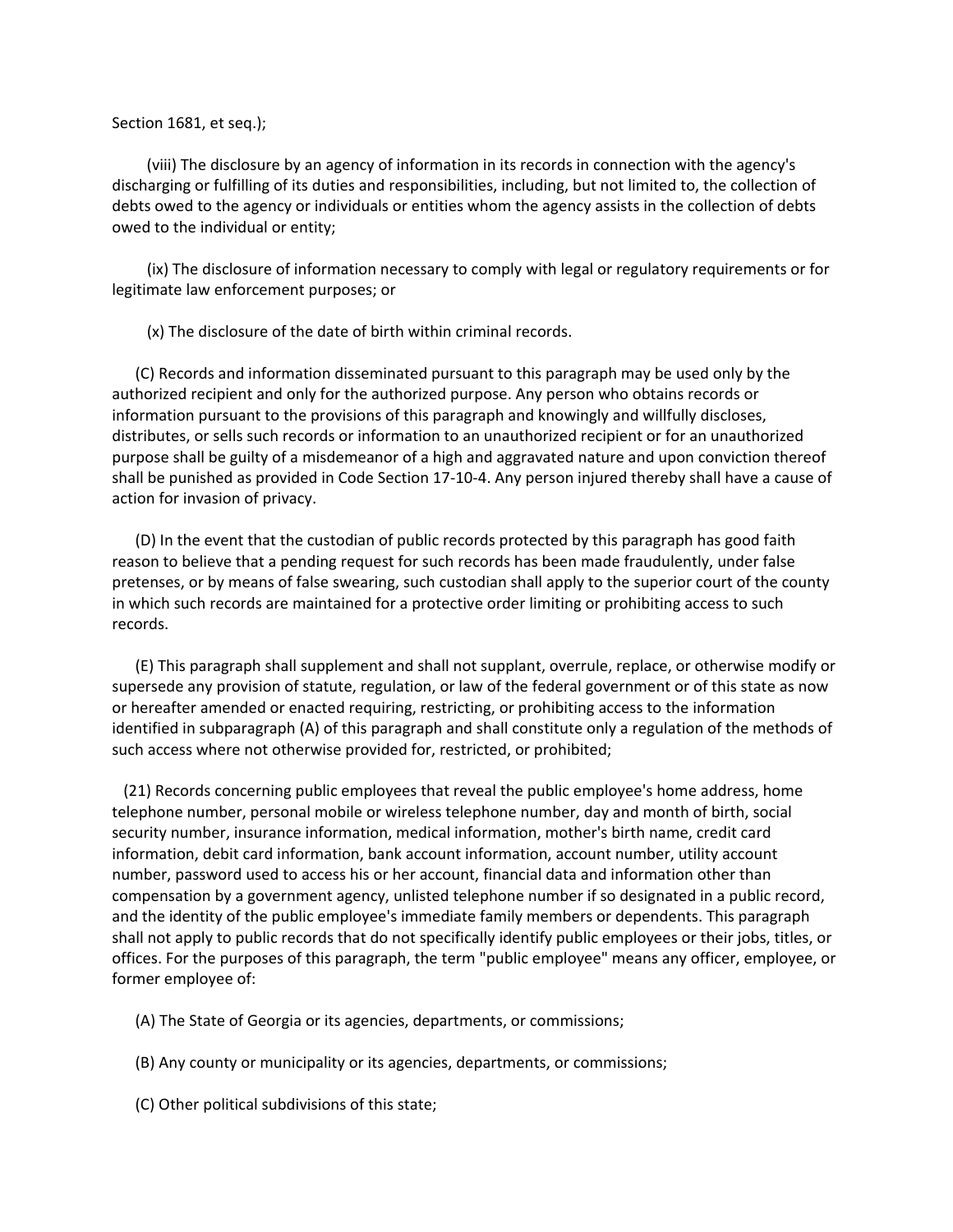(D) Teachers in public and charter schools and nonpublic schools;

 (E) Early care and education programs administered through the Department of Early Care and Learning; or

(F) The federal government or its agencies, departments, or commissions.

 (21.1) (A) Records of the Department of Human Services concerning any foster parent or former foster parent that reveal his or her home address, home telephone number, day and month of birth, social security number, insurance or medical information, mother's birth name, credit card information, debit card information, bank account information, account number, utility account number, password used to access his or her account, financial data or information other than compensation by a government agency, or unlisted telephone number if so designated in a public record or that reveal the identity of his or her immediate family members or dependents.

 (B) For the purposes of this paragraph, the term "foster parent or former foster parent" means individuals who were approved to serve in such capacity by the Division of Family and Children Services of the Department of Human Services or a child‐placing agency licensed in accordance with Code Section 49‐5‐12;

(22) Records of the Department of Early Care and Learning that contain the:

(A) Names of children and day and month of each child's birth;

 (B) Names, addresses, telephone numbers, or email addresses of parents, immediate family members, and emergency contact persons; or

(C) Names or other identifying information of individuals who report violations to the department;

 (23) Public records containing information that would disclose or might lead to the disclosure of any component in the process used to execute or adopt an electronic signature, if such disclosure would or might cause the electronic signature to cease being under the sole control of the person using it. For purposes of this paragraph, the term "electronic signature" has the same meaning as that term is defined in Code Section 10‐12‐2;

 (24) Records acquired by an agency for the purpose of establishing or implementing, or assisting in the establishment or implementation of, a carpooling or ridesharing program, including, but not limited to, the formation of carpools, vanpools, or buspools, the provision of transit routes, rideshare research, and the development of other demand management strategies such as variable working hours and telecommuting;

 (25) (A) Records the disclosure of which would compromise security against sabotage or criminal or terrorist acts and the nondisclosure of which is necessary for the protection of life, safety, or public property, which shall be limited to the following:

 (i) Security plans and vulnerability assessments for any public utility, technology infrastructure, building, facility, function, or activity in effect at the time of the request for disclosure or pertaining to a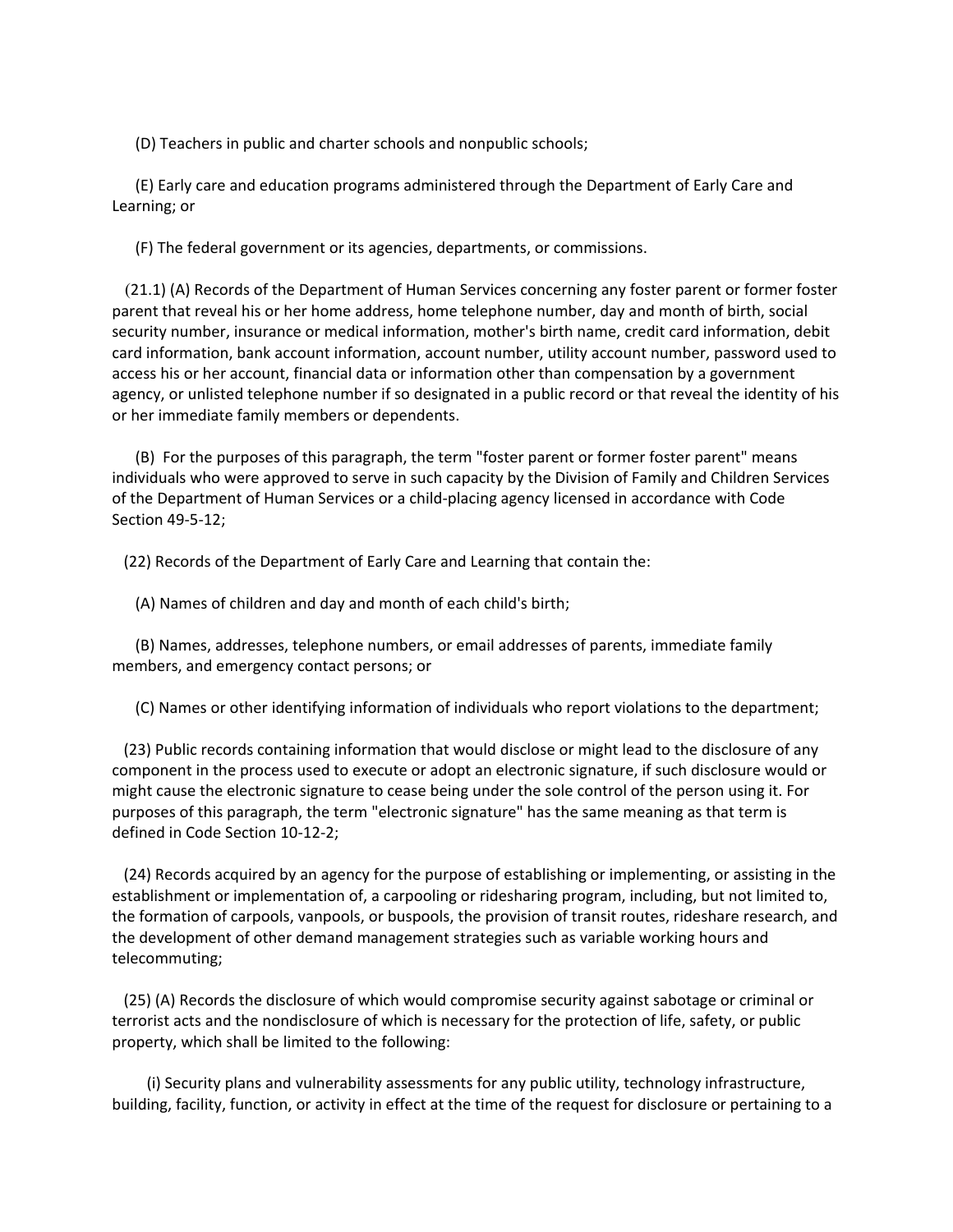plan or assessment in effect at such time;

 (ii) Any plan for protection against terrorist or other attacks that depends for its effectiveness in whole or in part upon a lack of general public knowledge of its details;

 (iii) Any document relating to the existence, nature, location, or function of security devices designed to protect against terrorist or other attacks that depend for their effectiveness in whole or in part upon a lack of general public knowledge;

 (iv) Any plan, blueprint, or other material which if made public could compromise security against sabotage, criminal, or terroristic acts;

 (v) Any document or plan for protection relating to the existence, nature, location, or function of cybersecurity devices, programs, or systems designed to protect computer, information technology, or communication systems against terrorist or other attacks that depend for their effectiveness in whole or in part upon a lack of general public knowledge; and

 (v) Records of any government sponsored programs concerning training relative to governmental security measures which would identify persons being trained or instructors or would reveal information described in divisions (i) through (iv) of this subparagraph.

 (B) In the event of litigation challenging nondisclosure pursuant to this paragraph by an agency of a document covered by this paragraph, the court may review the documents in question in camera and may condition, in writing, any disclosure upon such measures as the court may find to be necessary to protect against endangerment of life, safety, or public property.

 (C) As used in division (i) of subparagraph (A) of this paragraph, the term "activity" means deployment or surveillance strategies, actions mandated by changes in the federal threat level, motorcades, contingency plans, proposed or alternative motorcade routes, executive and dignitary protection, planned responses to criminal or terrorist actions, after‐action reports still in use, proposed or actual plans and responses to bioterrorism, and proposed or actual plans and responses to requesting and receiving the National Pharmacy Stockpile;

 (26) Unless the request is made by the accused in a criminal case or by his or her attorney, public records of an emergency 9‐1‐1 system, as defined in paragraph (5) of Code Section 46‐5‐122, containing information which would reveal the name, address, or telephone number of a person placing a call to a public safety answering point. Such information may be redacted from such records if necessary to prevent the disclosure of the identity of a confidential source, to prevent disclosure of material which would endanger the life or physical safety of any person or persons, or to prevent the disclosure of the existence of a confidential surveillance or investigation;

 (26.1) In addition to the exemption provided by paragraph (26) of this subsection, audio recordings of a 9‐1‐1 telephone call to a public safety answering point which contain the speech in distress or cries in extremis of a caller who died during the call or the speech or cries of a person who was a minor at the time of the call, except to the following, provided that the person seeking the audio recording of a 9‐1‐1 telephone call submits a sworn affidavit that attests to the facts necessary to establish eligibility under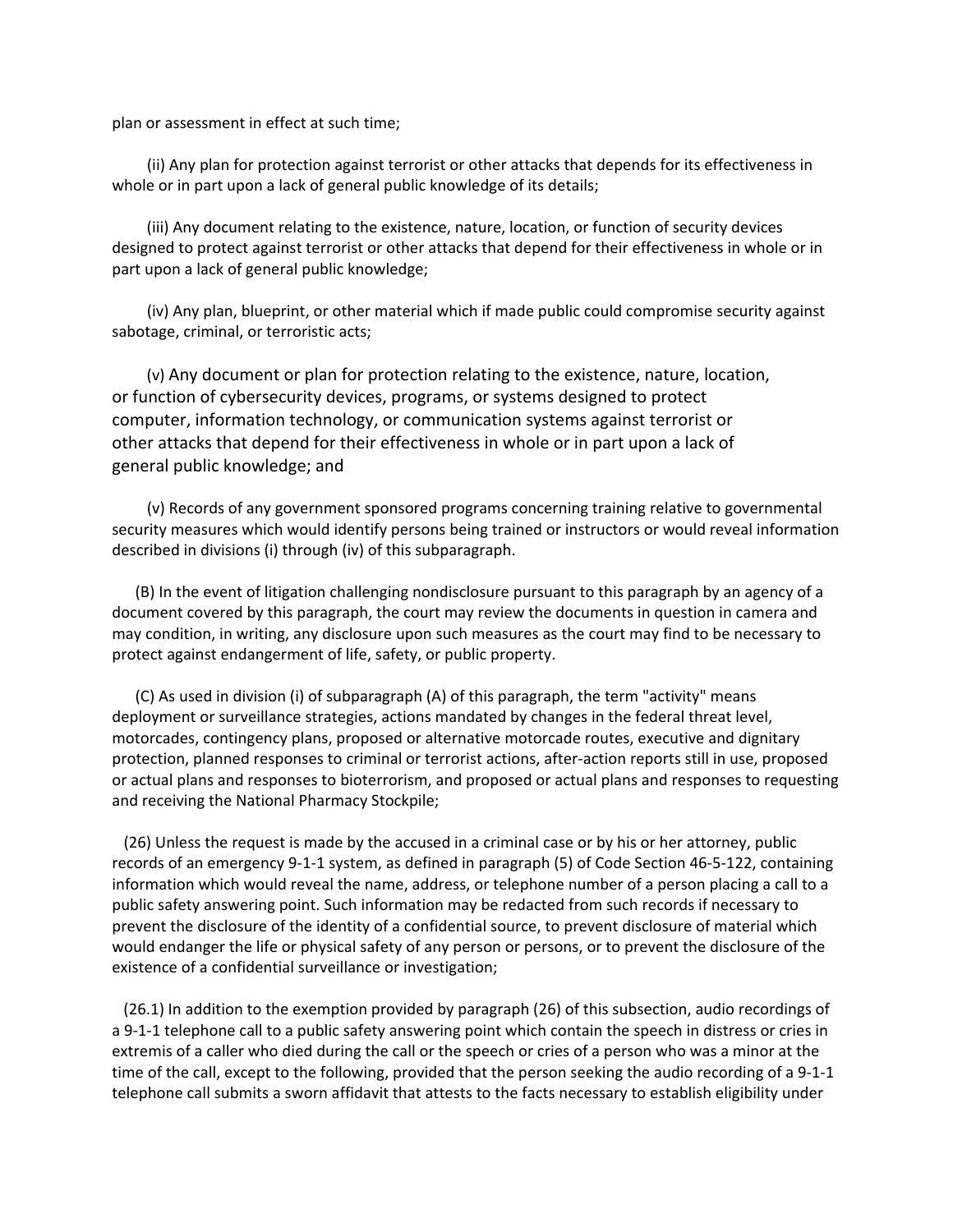this paragraph:

(A) A duly appointed representative of a deceased caller's estate;

(B) A parent or legal guardian of a minor caller;

 (C) An accused in a criminal case when, in the good faith belief of the accused, the audio recording of the 9‐1‐1 telephone call is relevant to his or her criminal proceeding;

 (D) A party to a civil action when, in the good faith belief of such party, the audio recording of the 9‐ 1‐1 telephone call is relevant to the civil action;

 (E) An attorney for any of the persons identified in subparagraphs (A) through (D) of this paragraph; or

 (F) An attorney for a person who may pursue a civil action when, in the good faith belief of such attorney, the audio recording of the 9‐1‐1 telephone call is relevant to the potential civil action;

 (26.2) Audio and video recordings from devices used by law enforcement officers in a place where there is a reasonable expectation of privacy when there is no pending investigation, except to the following, provided that the person seeking the audio or video recording submits a sworn affidavit that attests to the facts necessary to establish eligibility under this paragraph:

 (A) A duly appointed representative of a deceased's estate when the decedent was depicted or heard on such recording;

(B) A parent or legal guardian of a minor depicted or heard on such recording;

 (C) An accused in a criminal case when, in the good faith belief of the accused, such recording is relevant to his or her criminal proceeding;

 (D) A party to a civil action when, in the good faith belief of such party, such recording is relevant to the civil action;

 (E) An attorney for any of the persons identified in subparagraphs (A) through (D) of this paragraph; or

 (F) An attorney for a person who may pursue a civil action when, in the good faith belief of such attorney, such recording is relevant to the potential civil action;

 (27) Records of athletic or recreational programs, available through the state or a political subdivision of the state, that include information identifying a child or children 12 years of age or under by name, address, telephone number, or emergency contact, unless such identifying information has been redacted;

 (28) Records of the State Road and Tollway Authority which would reveal the financial accounts or travel history of any individual who is a motorist upon any toll project;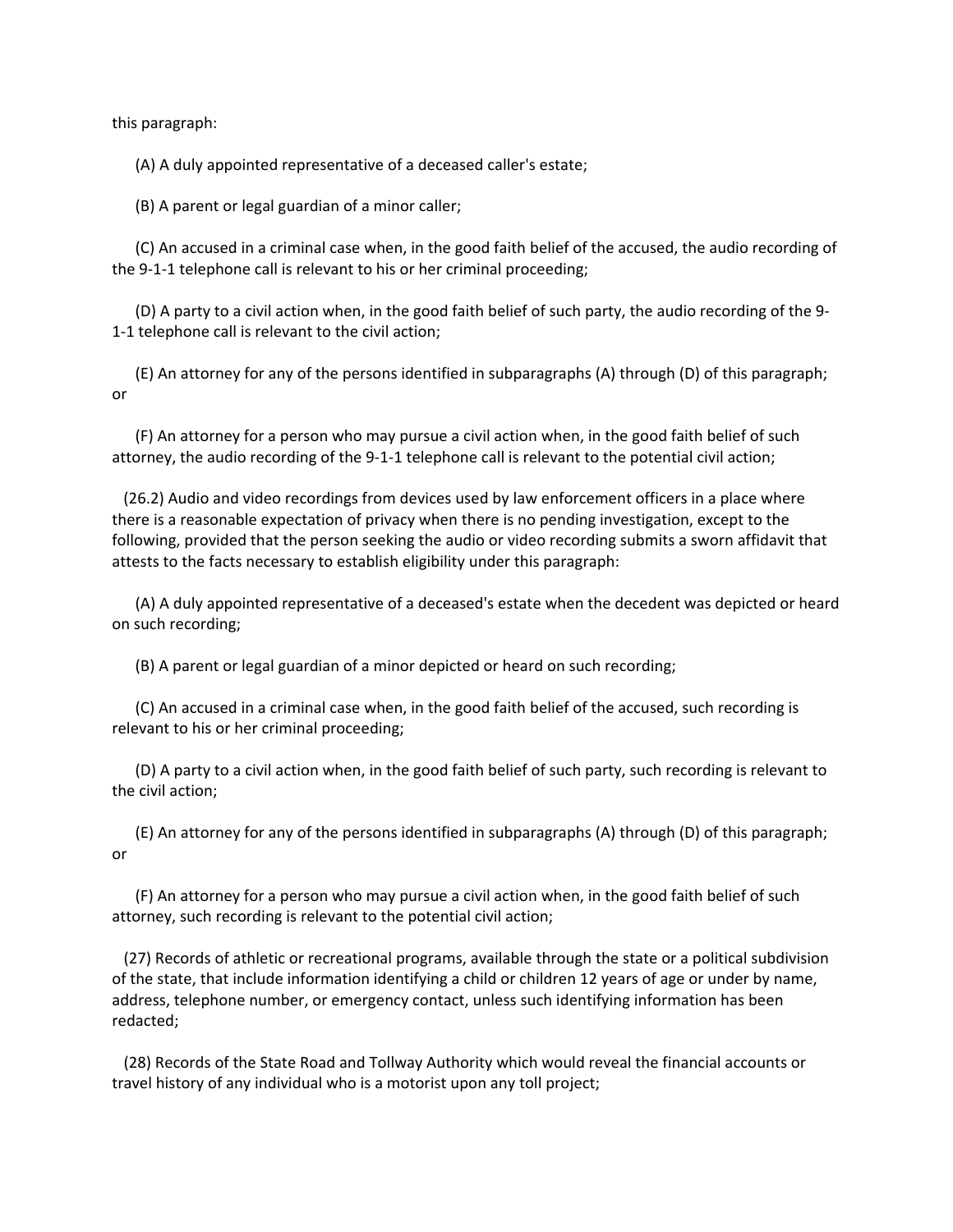(29) Records maintained by public postsecondary educational institutions in this state and associated foundations of such institutions that contain personal information concerning donors or potential donors to such institutions or foundations; provided, however, that the name of any donor and the amount of donation made by such donor shall be subject to disclosure if such donor or any entity in which such donor has a substantial interest transacts business with the public postsecondary educational institution to which the donation is made within three years of the date of such donation. As used in this paragraph, the term "transact business" means to sell or lease any personal property, real property, or services on behalf of oneself or on behalf of any third party as an agent, broker, dealer, or representative in an amount in excess of \$10,000.00 in the aggregate in a calendar year; and the term "substantial interest" means the direct or indirect ownership of more than 25 percent of the assets or stock of an entity;

 (30) Records of the Metropolitan Atlanta Rapid Transit Authority or of any other transit system that is connected to that system's TransCard, SmartCard, or successor or similar system which would reveal the financial records or travel history of any individual who is a purchaser of a TransCard, SmartCard, or successor or similar fare medium. Such financial records shall include, but not be limited to, social security number, home address, home telephone number, e-mail address, credit or debit card information, and bank account information but shall not include the user's name;

 (31) Building mapping information produced and maintained pursuant to Article 10 of Chapter 3 of Title 38;

 (32) Notwithstanding the provisions of paragraph (4) of this subsection, any physical evidence or investigatory materials that are evidence of an alleged violation of Part 2 of Article 3 of Chapter 12 of Title 16 and are in the possession, custody, or control of law enforcement, prosecution, or regulatory agencies;

 (33) Records that are expressly exempt from public inspection pursuant to Code Sections 47‐1‐14 and 47‐7‐127;

 (34) Any trade secrets obtained from a person or business entity that are required by law, regulation, bid, or request for proposal to be submitted to an agency. An entity submitting records containing trade secrets that wishes to keep such records confidential under this paragraph shall submit and attach to the records an affidavit affirmatively declaring that specific information in the records constitute trade secrets pursuant to Article 27 of Chapter 1 of Title 10. If such entity attaches such an affidavit, before producing such records in response to a request under this article, the agency shall notify the entity of its intention to produce such records as set forth in this paragraph. If the agency makes a determination that the specifically identified information does not in fact constitute a trade secret, it shall notify the entity submitting the affidavit of its intent to disclose the information within ten days unless prohibited from doing so by an appropriate court order. In the event the entity wishes to prevent disclosure of the requested records, the entity may file an action in superior court to obtain an order that the requested records are trade secrets exempt from disclosure. The entity filing such action shall serve the requestor with a copy of its court filing. If the agency makes a determination that the specifically identified information does constitute a trade secret, the agency shall withhold the records, and the requester may file an action in superior court to obtain an order that the requested records are not trade secrets and are subject to disclosure;

(35) Data, records, or information of a proprietary nature produced or collected by or for faculty or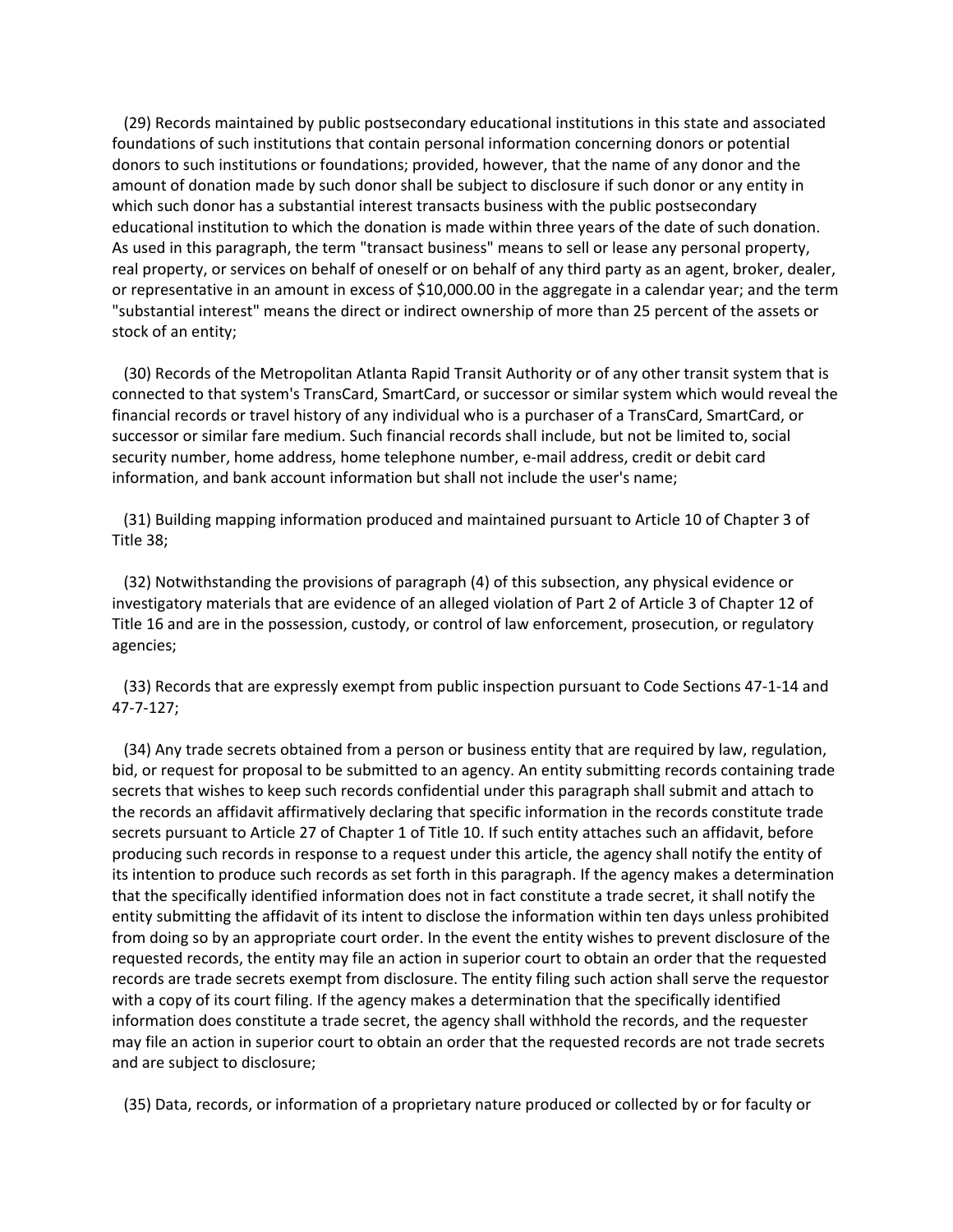staff of state institutions of higher learning, or other governmental agencies, in the conduct of, or as a result of, study or research on commercial, scientific, technical, or scholarly issues, whether sponsored by the institution alone or in conjunction with a governmental body or private concern, where such data, records, or information has not been publicly released, published, copyrighted, or patented;

 (36) Any data, records, or information developed, collected, or received by or on behalf of faculty, staff, employees, or students of an institution of higher education or any public or private entity supporting or participating in the activities of an institution of higher education in the conduct of, or as a result of, study or research on medical, scientific, technical, scholarly, or artistic issues, whether sponsored by the institution alone or in conjunction with a governmental body or private entity, until such information is published, patented, otherwise publicly disseminated, or released to an agency whereupon the request must be made to the agency. This paragraph shall apply to, but shall not be limited to, information provided by participants in research, research notes and data, discoveries, research projects, methodologies, protocols, and creative works;

 (37) Any record that would not be subject to disclosure, or the disclosure of which would jeopardize the receipt of federal funds, under 20 U.S.C. Section 1232g or its implementing regulations;

 (38) Unless otherwise provided by law, records consisting of questions, scoring keys, and other materials constituting a test that derives value from being unknown to the test taker prior to administration which is to be administered by an agency, including, but not limited to, any public school, any unit of the Board of Regents of the University System of Georgia, any public technical school, the State Board of Education, the Office of Student Achievement, the Professional Standards Commission, or a local school system, if reasonable measures are taken by the owner of the test to protect security and confidentiality; provided, however, that the State Board of Education may establish procedures whereby a person may view, but not copy, such records if viewing will not, in the judgment of the board, affect the result of administration of such test. These limitations shall not be interpreted by any court of law to include or otherwise exempt from inspection the records of any athletic association or other nonprofit entity promoting intercollegiate athletics;

 (39) Records disclosing the identity or personally identifiable information of any person participating in research on commercial, scientific, technical, medical, scholarly, or artistic issues conducted by the Department of Community Health, the Department of Public Health, the Department of Behavioral Health and Developmental Disabilities, or a state institution of higher education whether sponsored by the institution alone or in conjunction with a governmental body or private entity;

 (40) Any permanent records maintained by a judge of the probate court pursuant to Code Section 16‐ 11-129, relating to weapons carry licenses, or pursuant to any other requirement for maintaining records relative to the possession of firearms, except to the extent that such records relating to licensing and possession of firearms are sought by law enforcement agencies or a judge of the probate court as provided by law;

 (41) Records containing communications subject to the attorney‐client privilege recognized by state law; provided, however, that this paragraph shall not apply to the factual findings, but shall apply to the legal conclusions, of an attorney conducting an investigation on behalf of an agency so long as such investigation does not pertain to pending or potential litigation, settlement, claims, administrative proceedings, or other judicial actions brought or to be brought by or against the agency or any officer or employee; and provided, further, that such investigations conducted by hospital authorities to ensure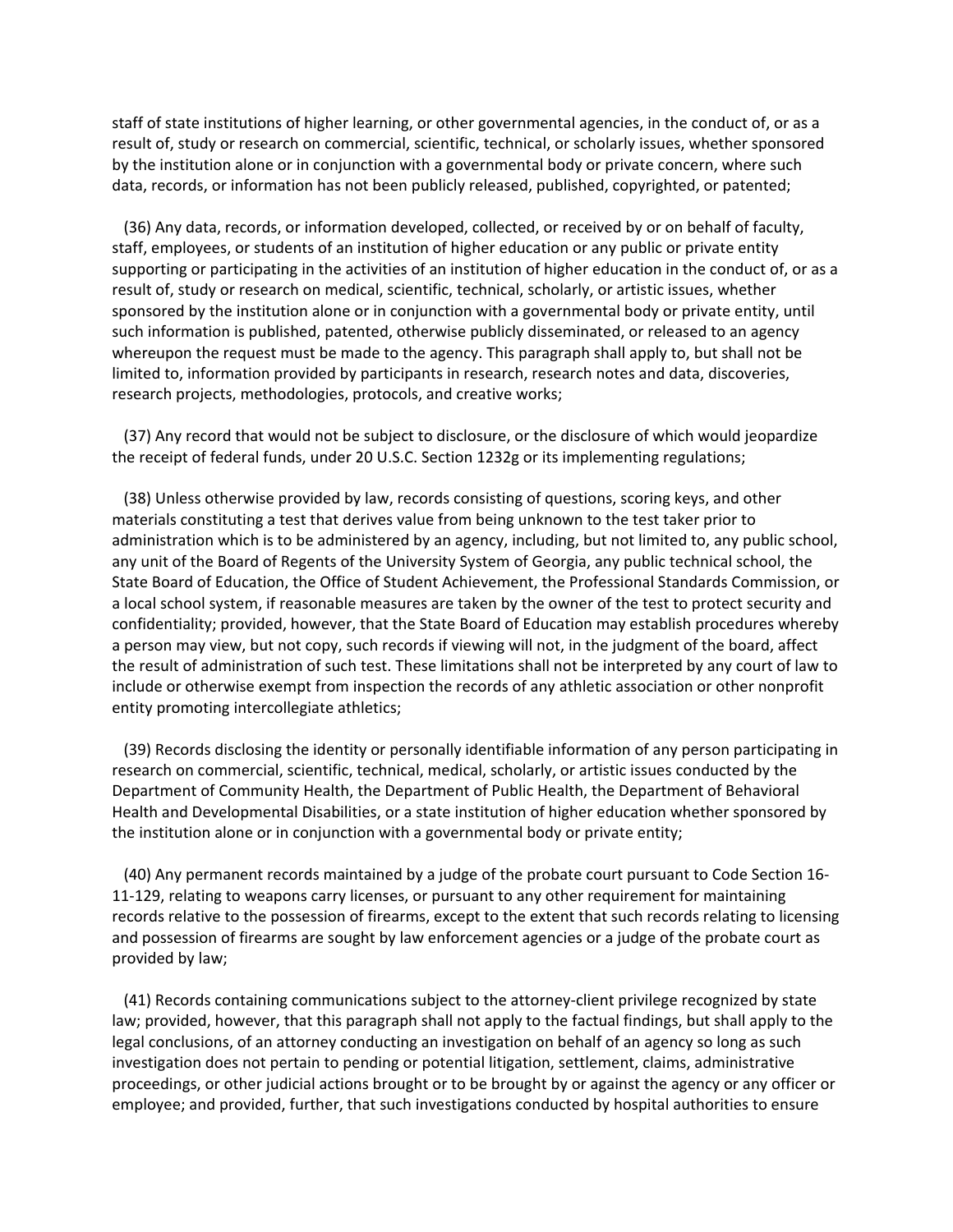compliance with federal or state law, regulations, or reimbursement policies shall be exempt from disclosure if such investigations are otherwise subject to the attorney-client privilege. Attorney-client communications, however, may be obtained in a proceeding under Code Section 50‐18‐73 to prove justification or lack thereof in refusing disclosure of documents under this Code section provided the judge of the court in which such proceeding is pending shall first determine by an in camera examination that such disclosure would be relevant on that issue. In addition, when an agency withholds information subject to this paragraph, any party authorized to bring a proceeding under Code Section 50‐18‐73 may request that the judge of the court in which such proceeding is pending determine by an in camera examination whether such information was properly withheld;

 (42) Confidential attorney work product; provided, however, that this paragraph shall not apply to the factual findings, but shall apply to the legal conclusions, of an attorney conducting an investigation on behalf of an agency so long as such investigation does not pertain to pending or potential litigation, settlement, claims, administrative proceedings, or other judicial actions brought or to be brought by or against the agency or any officer or employee; and provided, further, that such investigations conducted by hospital authorities to ensure compliance with federal or state law, regulations, or reimbursement policies shall be exempt from disclosure if such investigations are otherwise subject to confidentiality as attorney work product. In addition, when an agency withholds information subject to this paragraph, any party authorized to bring a proceeding under Code Section 50‐18‐73 may request that the judge of the court in which such proceeding is pending determine by an in camera examination whether such information was properly withheld;

(43) Records containing tax matters or tax information that is confidential under state or federal law;

 (44) Records consisting of any computer program or computer software used or maintained in the course of operation of a public office or agency; provided, however, that data generated, kept, or received by an agency shall be subject to inspection and copying as provided in this article;

 (45) Records pertaining to the rating plans, rating systems, underwriting rules, surveys, inspections, statistical plans, or similar proprietary information used to provide or administer liability insurance or self-insurance coverage to any agency;

 (46) Documents maintained by any agency, as such term is defined in subparagraph (a)(1)(A) of Code Section 50‐14‐1, which pertain to an economic development project until the economic development project is secured by binding commitment, provided that any such documents shall be disclosed upon proper request after a binding commitment has been secured or the project has been terminated. No later than five business days after the Department of Economic Development secures a binding commitment and the department has committed the use of state funds from the OneGeorgia Authority or funds from Regional Economic Business Assistance for the project pursuant to Code Section 50‐8‐8, or other provisions of law, the Department of Economic Development shall give notice that a binding commitment has been reached by posting on its website notice of the project in conjunction with a copy of the Department of Economic Development's records documenting the bidding commitment made in connection with the project and the negotiation relating thereto and by publishing notice of the project and participating parties in the legal organ of each county in which the economic development project is to be located. As used in this paragraph, the term "economic development project" means a plan or proposal to locate a business, or to expand a business, that would involve an expenditure of more than \$25 million by the business or the hiring of more than 50 employees by the business;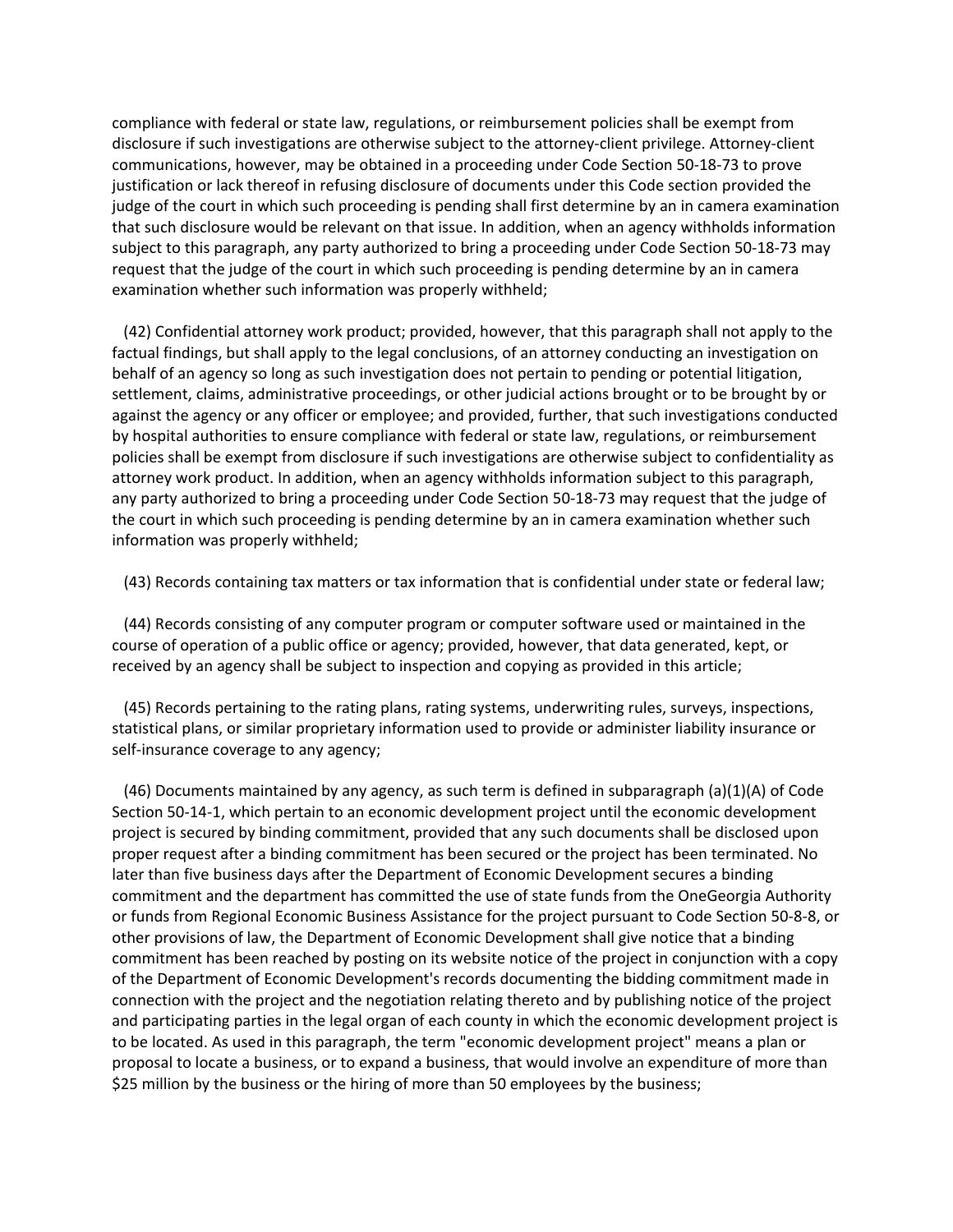(47) Records related to a training program operated under the authority of Article 3 of Chapter 4 of Title 20 disclosing an economic development project prior to a binding commitment having been secured, relating to job applicants, or identifying proprietary hiring practices, training, skills, or other business methods and practices of a private entity. As used in this paragraph, the term "economic development project" means a plan or proposal to locate a business, or to expand a business, that would involve an expenditure of more than \$25 million by the business or the hiring of more than 50 employees by the business;

(48) Records that are expressly exempt from public inspection pursuant to Code Section 47‐20‐87;

 (49) Data, records, or information acquired by the Commissioner of Labor or the Department of Labor as part of any investigation required pursuant to Code Section 39‐2‐18, relating to minors employed as actors or performers.

 (50) Held by the Georgia Superior Court Clerks' Cooperative Authority or any other public or private entity for and on behalf of a clerk of superior court; provided, however, that such records may be obtained from a clerk of superior court unless otherwise exempted from disclosure: or

 (51) Reports submitted to the Department of Revenue, the Atlanta‐region Transit Link "ATL" Authority, or the Department of Transportation by a for‐hire ground transport service provider as required pursuant to Code Section 48‐13‐143.

(b) This Code section shall be interpreted narrowly so as to exclude from disclosure only that portion of a public record to which an exclusion is directly applicable. It shall be the duty of the agency having custody of a record to provide all other portions of a record for public inspection or copying.

(c) (1) Notwithstanding any other provision of this article, an exhibit tendered to the court as evidence in a criminal or civil trial shall not be open to public inspection without approval of the judge assigned to the case.

 (2) Except as provided in subsection (d) of this Code section, in the event inspection is not approved by the court, in lieu of inspection of such an exhibit, the custodian of such an exhibit shall, upon request, provide one or more of the following:

- (A) A photograph;
- (B) A photocopy;
- (C) A facsimile; or
- (D) Another reproduction.

 (3) The provisions of this article regarding fees for production of a record, including, but not limited to, subsections (c) and (d) of Code Section 50‐18‐71, shall apply to exhibits produced according to this subsection.

(d) Any physical evidence that is used as an exhibit in a criminal or civil trial to show or support an alleged violation of Part 2 of Article 3 of Chapter 12 of Title 16 shall not be open to public inspection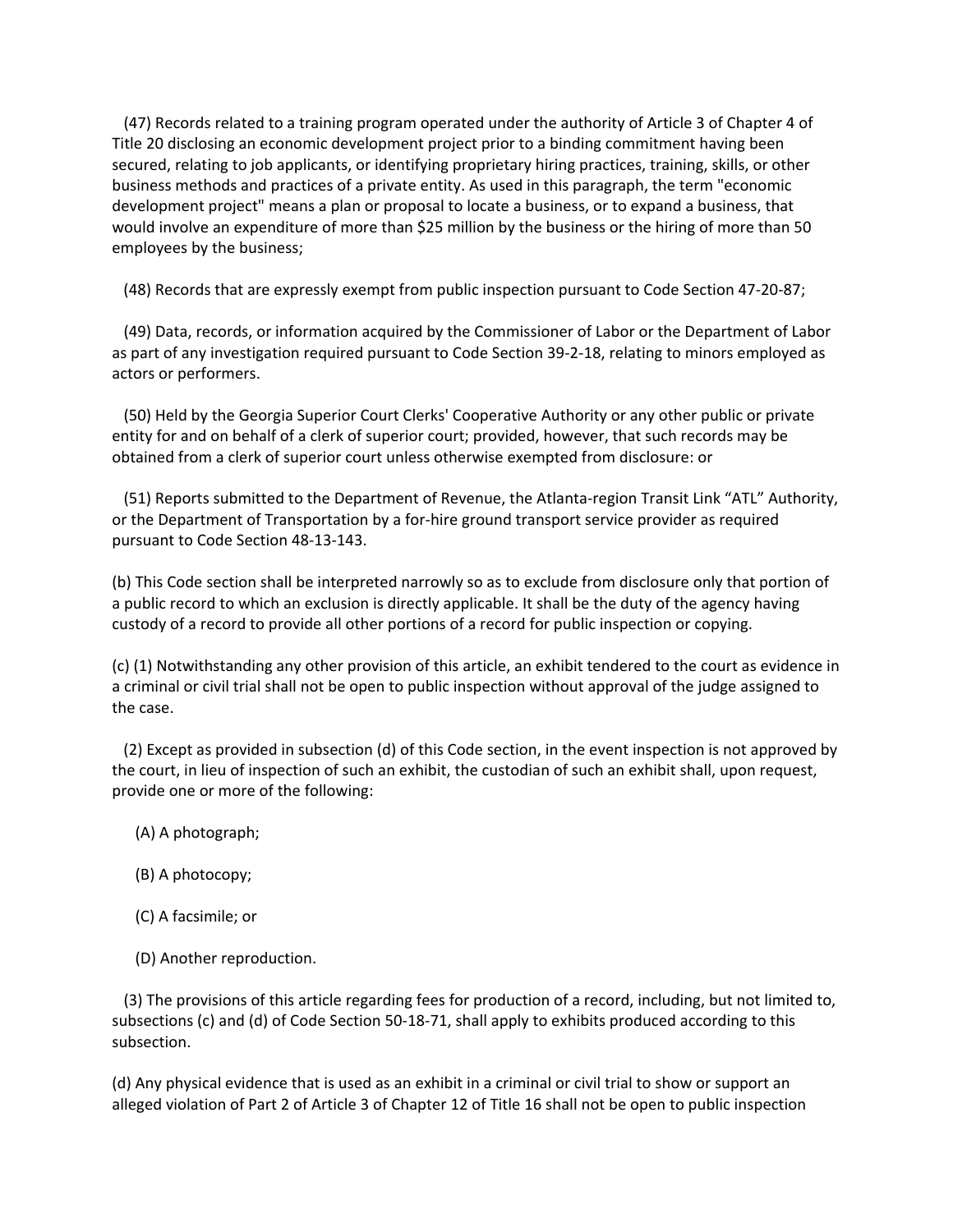except by court order. If the judge approves inspection of such physical evidence, the judge shall designate, in writing, the facility owned or operated by an agency of the state or local government where such physical evidence may be inspected. If the judge permits inspection, such property or material shall not be photographed, copied, or reproduced by any means. Any person who violates the provisions of this subsection shall be guilty of a felony and, upon conviction thereof, shall be punished by imprisonment for not less than one nor more than 20 years, a fine of not more than \$100,000.00, or both.

§ 50-18-73. Jurisdiction to enforce article; attorney's fees and litigation expenses; good faith reliance as defense to action

 (a) The superior courts of this state shall have jurisdiction in law and in equity to entertain actions against persons or agencies having custody of records open to the public under this article to enforce compliance with the provisions of this article. Such actions may be brought by any person, firm, corporation, or other entity. In addition, the Attorney General shall have authority to bring such actions in his or her discretion as may be appropriate to enforce compliance with this article and to seek either civil or criminal penalties or both.

(b) In any action brought to enforce the provisions of this chapter in which the court determines that either party acted without substantial justification either in not complying with this chapter or in instituting the litigation, the court shall, unless it finds that special circumstances exist, assess in favor of the complaining party reasonable attorney's fees and other litigation costs reasonably incurred. Whether the position of the complaining party was substantially justified shall be determined on the basis of the record as a whole which is made in the proceeding for which fees and other expenses are sought.

(c) Any agency or person who provides access to information in good faith reliance on the requirements of this chapter shall not be liable in any action on account of such decision.

§ 50-18-74. Penalty for violations; procedure for commencement of prosecution.

 (a) Any person or entity knowingly and willfully violating the provisions of this article by failing or refusing to provide access to records not subject to exemption from this article, by knowingly and willingly failing or refusing to provide access to such records within the time limits set forth in this article, or by knowingly and willingly frustrating or attempting to frustrate the access to records by intentionally making records difficult to obtain or review shall be guilty of a misdemeanor and upon conviction shall be punished by a fine not to exceed \$1,000.00 for the first violation. Alternatively, a civil penalty may be imposed by the court in any civil action brought pursuant to this article against any person who negligently violates the terms of this article in an amount not to exceed \$1,000.00 for the first violation. A civil penalty or criminal fine not to exceed \$2,500.00 per violation may be imposed for each additional violation that the violator commits within a 12 month period from the date the first penalty or fine was imposed. It shall be a defense to any criminal action under this Code section that a person has acted in good faith in his or her actions. In addition, persons or entities that destroy records for the purpose of preventing their disclosure under this article may be subject to prosecution under Code Section 45‐11‐1.

(b) A prosecution under this Code section may only be commenced by issuance of a citation in the same manner as an arrest warrant for a peace officer pursuant to Code Section 17‐4‐40; such citation shall be